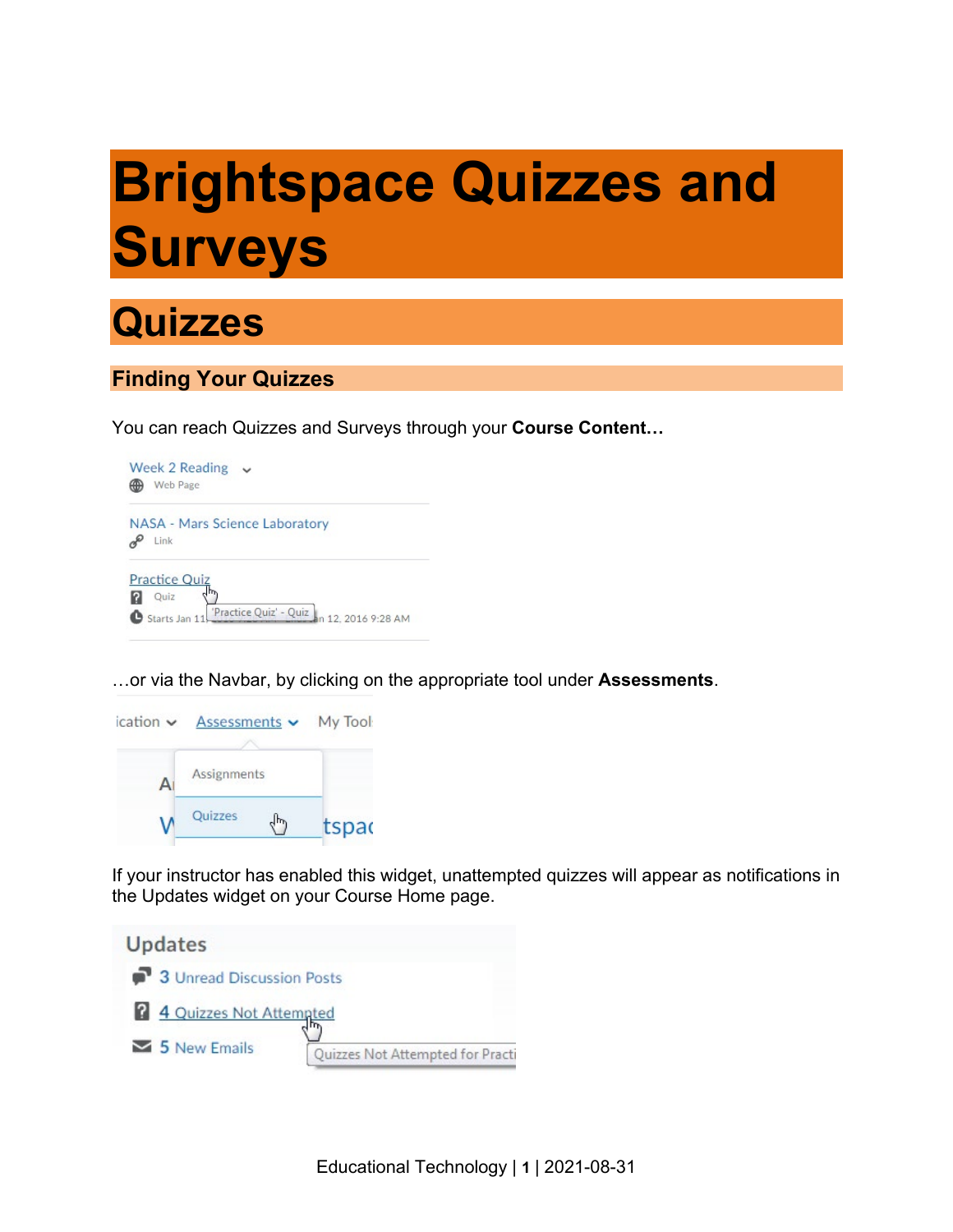## **Completing A Quiz**

When you enter a quiz, there will be a set of instructions. Make sure to read these before you start your quiz, at least the first time.

The quiz details will give you information like the dates the quiz will be available, the amount of time you'll be given to complete the quiz, and how many attempts you'll be allowed to make.

Summary - Practice Quiz .

| <b>Quiz Details</b>                  |  |  |  |  |  |  |
|--------------------------------------|--|--|--|--|--|--|
| <b>Current Time</b>                  |  |  |  |  |  |  |
| 1:25 PM Update                       |  |  |  |  |  |  |
|                                      |  |  |  |  |  |  |
| <b>Current User</b>                  |  |  |  |  |  |  |
| D2L3 Student (username: D2Lstudent3) |  |  |  |  |  |  |
| <b>Quiz Period</b>                   |  |  |  |  |  |  |
| Available on Aug 1, 2017 10:39 AM    |  |  |  |  |  |  |
| <b>Time Allowed</b>                  |  |  |  |  |  |  |
| 1:00:00                              |  |  |  |  |  |  |
| <b>Attempts</b>                      |  |  |  |  |  |  |
| Allowed - unlimited, Completed - 0   |  |  |  |  |  |  |
| Instructions                         |  |  |  |  |  |  |

#### Before you submit the quiz, you will have the opportunity to return to questions that you may have missed or have not yet answered. You can submit your quiz responses at any time. However, if you submit your responses after the time limit expires, your attempt will be recorded as a late submission.

Click "Start Quiz" to begin Attempt 1.

#### The timer will not begin until after the set up process is finished.

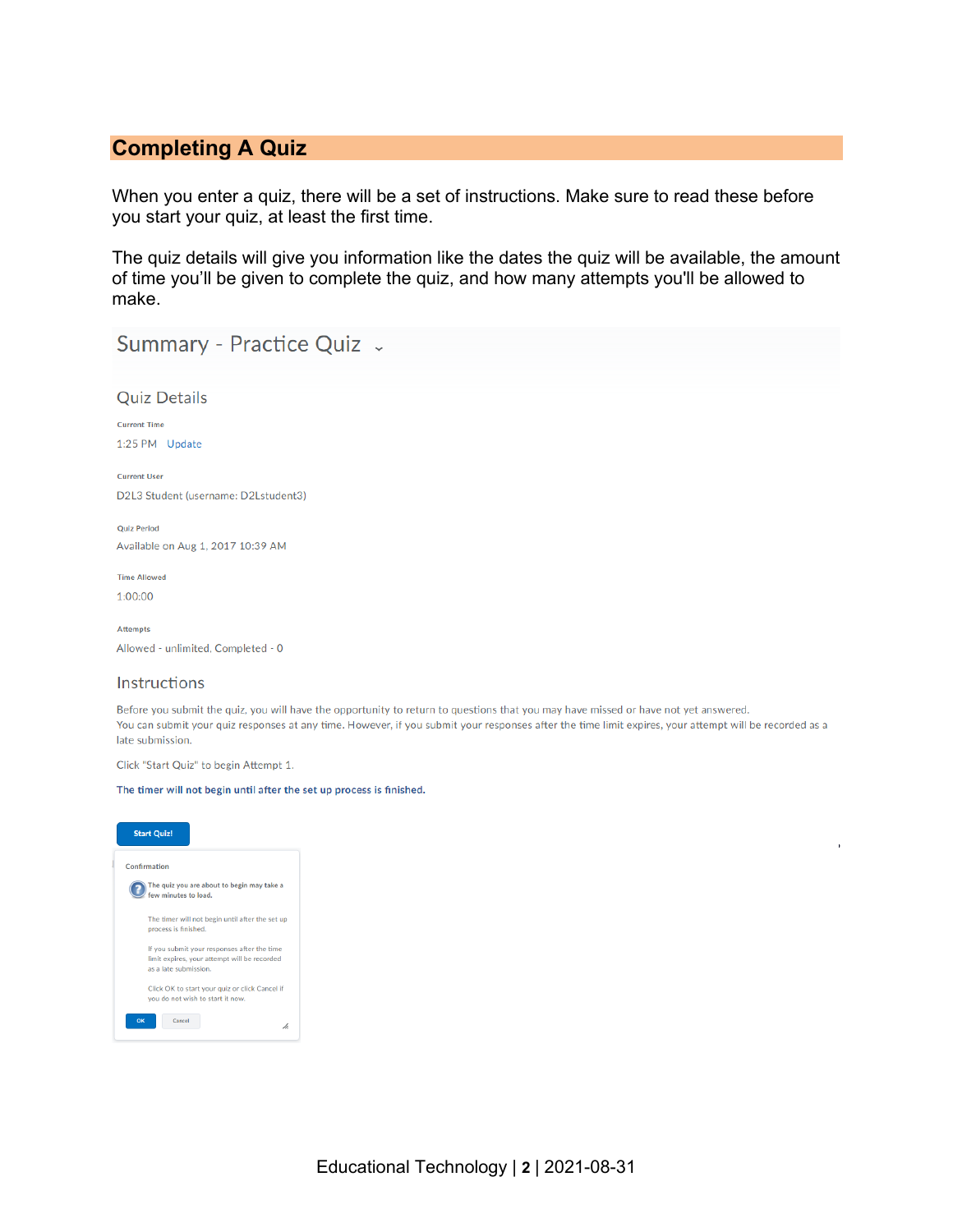Keep in mind that once you've entered a quiz with a time limit, the timer does not stop counting down, even if you log out and log back in; so make sure you have a reliable Internet connection. If you get disconnected during a quiz, you can log back in to Brightspace and continue, as long as the time hasn't run out. If you have trouble logging back in while a quiz is in progress, contact your instructor.

When you're ready to begin, click **Start Quiz**.

A confirmation will appear. If you're ready, click **OK**.

Quizzes might have a number of different question types, like:

- multiple choice
- short answer
- true or false
- matching
- long answer

Question answers are auto-saved as you complete them, except for Written Answer questions which have the formatting bar enabled. To save Written Answer questions as you type, click anywhere outside of the text entry box.

Other question types, and Written Answer questions without the formatting bar, will autosave approximately every 30 seconds.

### **Recording Audio in Quiz Questions**

In both Assignment feedback, and in certain types of Quiz question, you have probably seen the Record Audio button. Previously, clicking this button launched a recorder window that then requested your permission to run Flash in your browser. As most browsers have stopped supporting Flash, the new version uses a technology called HTML5, which captures audio directly in the browser without the need for additional plugins. Now, to record audio, just click the Record Audio button.

Add a File

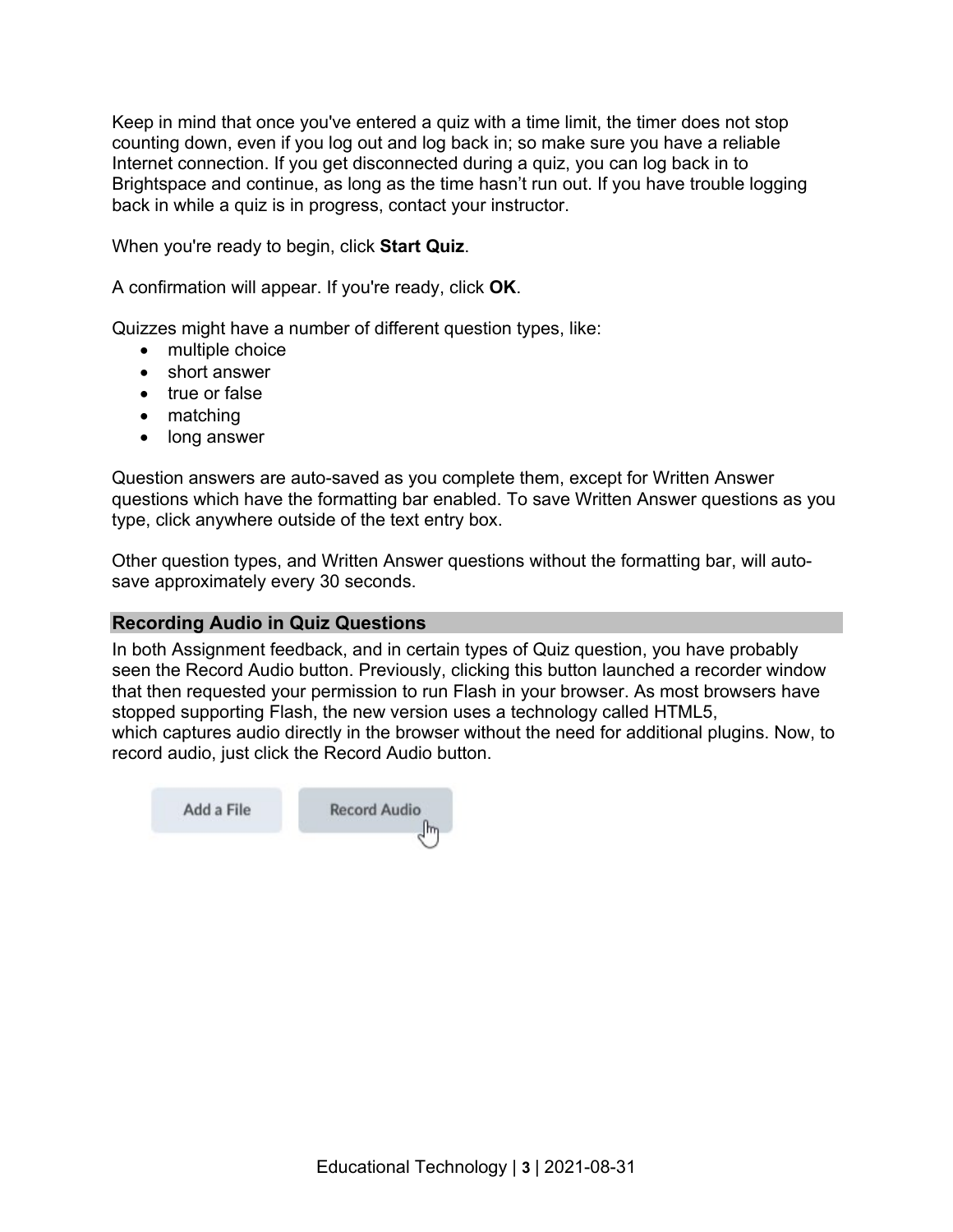The tool will request your permission to use the microphone. Grant this permission, then create your recording. You may also wish to click the "remember this decision" checkbox.

|  | Will you allow d2l.langara.bc.ca to use your<br>microphone?<br>Microphone to share:<br>Microphone (Yeti Stereo Microphone)<br>$\vee$<br>Remember this decision |             |                                                                                       |               |          |
|--|----------------------------------------------------------------------------------------------------------------------------------------------------------------|-------------|---------------------------------------------------------------------------------------|---------------|----------|
|  |                                                                                                                                                                |             | Arien Crossby: Attempt 3<br><b>Media Capture - Practice Course</b><br>Langara College |               |          |
|  |                                                                                                                                                                |             |                                                                                       |               |          |
|  |                                                                                                                                                                |             |                                                                                       |               | $\times$ |
|  | Allow                                                                                                                                                          | Don't Allow |                                                                                       |               |          |
|  | <b>STATISTICS</b><br>--                                                                                                                                        |             | Record Audio Upload File                                                              |               |          |
|  | 5<br>$\mathcal{A}$<br>6                                                                                                                                        |             | <b>New Recording</b>                                                                  | 00:00 / 01:00 |          |
|  | $\sim$<br><b>COLLEGE</b><br><b>COLOR</b>                                                                                                                       |             |                                                                                       |               |          |
|  |                                                                                                                                                                |             |                                                                                       |               |          |
|  |                                                                                                                                                                | Que<br>Rei  |                                                                                       |               |          |
|  |                                                                                                                                                                |             | Add<br>Cancel                                                                         |               | h.       |
|  |                                                                                                                                                                |             |                                                                                       |               |          |

Click **New Recording** to start your recording. Click **Stop Recording** to stop when finished. Then click **Add** to proceed.

In the next screen, under Title, enter something descriptive, like your name, or something describing the question you're answering. If you don't enter anything under Title, the file name will be a random alphanumeric string.

Click Add again to attach the recording. It will appear as an HTML file in the same area as other file attachments.

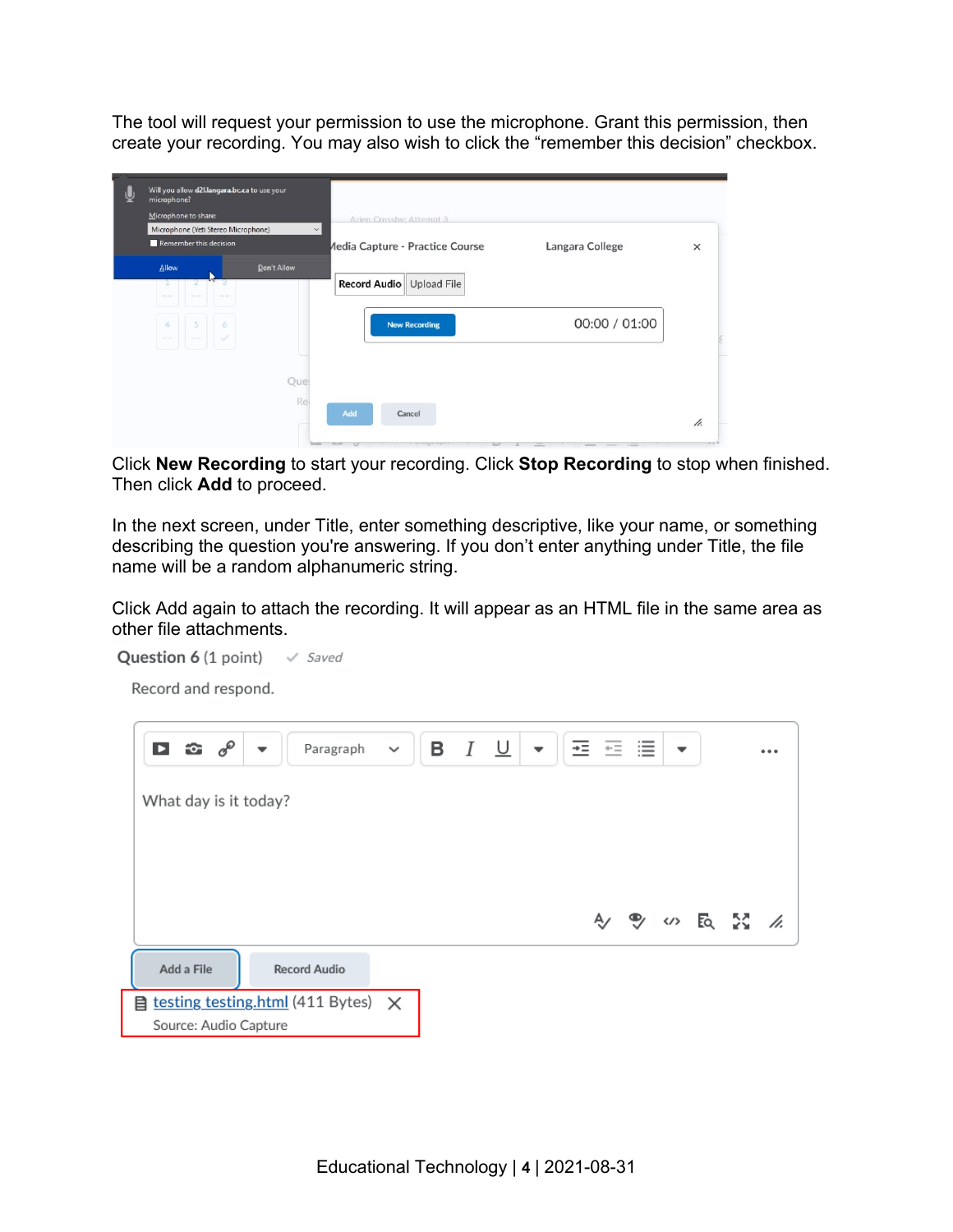## **Submitting A Quiz**

When you're finished, click "**Submit**." You will see a confirmation screen asking if you're certain you're done; if you are, click **Submit**.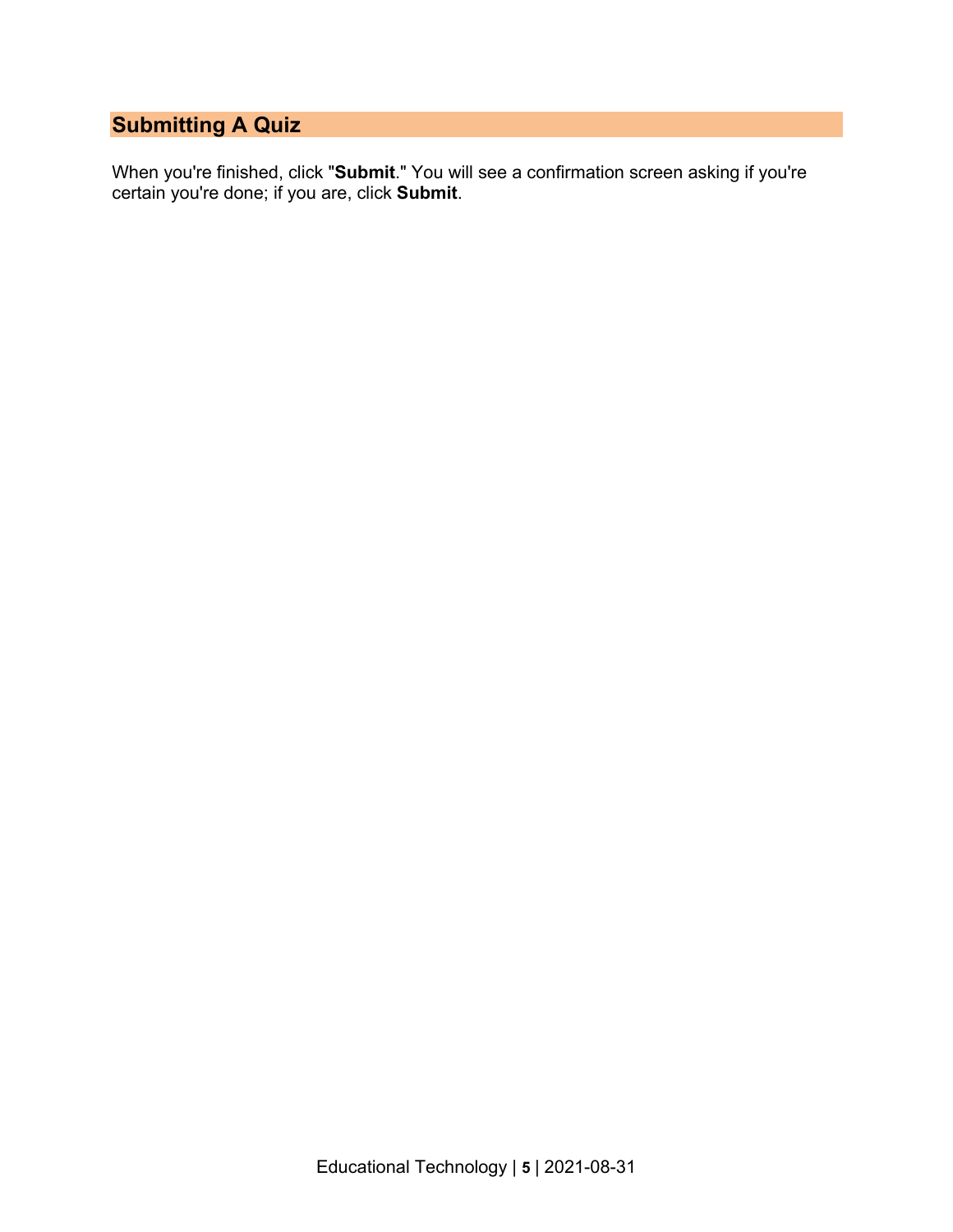## **Viewing Your Submissions and Seeing Your Grades**

Depending on your instructor's settings, part or all of the quiz might be graded and available to you immediately. Otherwise, once it's been graded, you'll be able to find it in the list of quizzes, under Submissions.



Click on **Submissions**, and on the next page, click on the attempt.